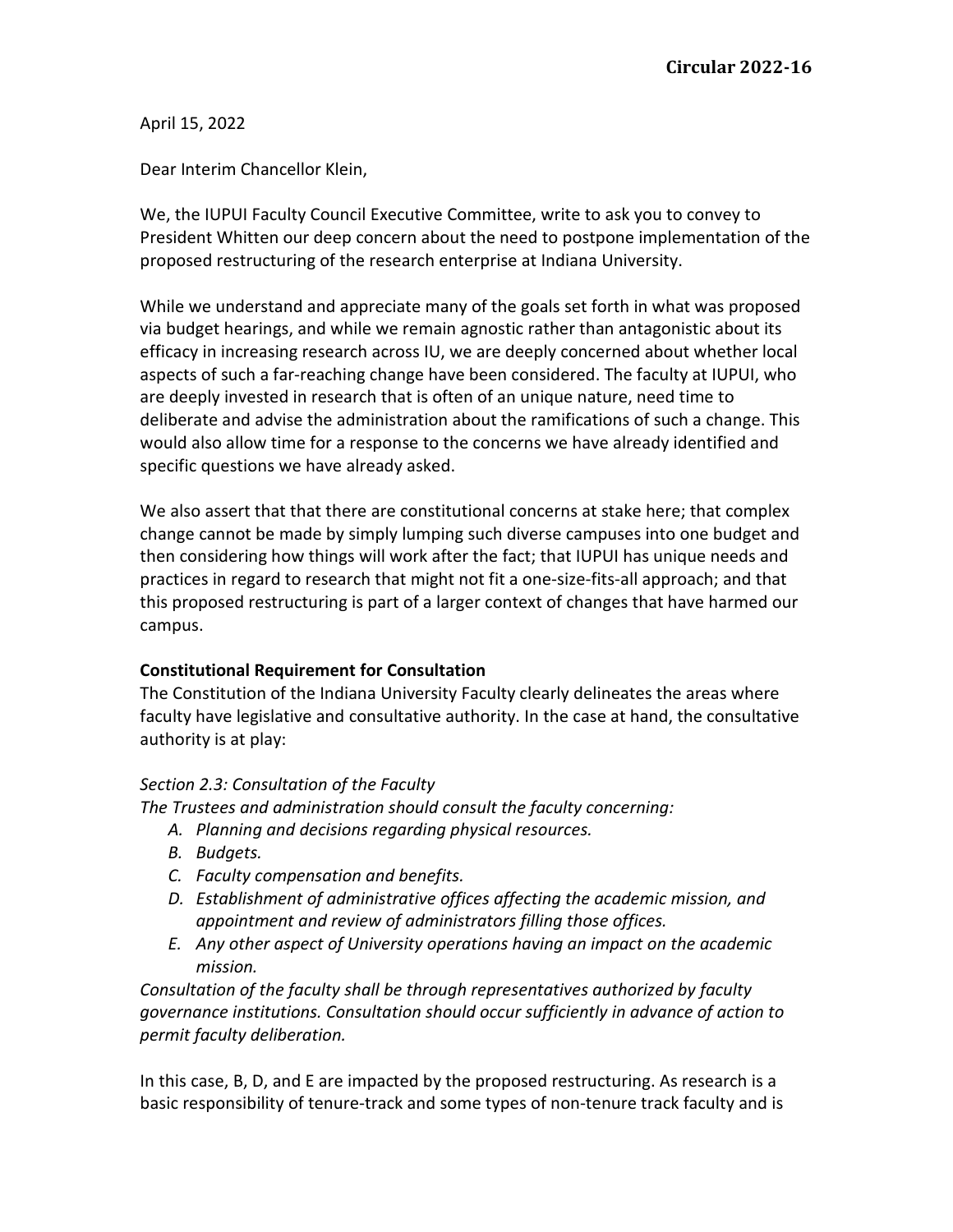part of the University's academic mission, our representative units need to be consulted early enough in advance of research restructuring to permit deliberation. That was not followed. Indeed, while we have repeatedly requested that process be acknowledged, it has been ignored, pushed back to a point after a restructuring has already occurred. That is clearly in violation of the Indiana University Constitution and outside the bounds of shared governance.

## **Complex Change**

This is a large organizational change. For change to be truly transformative, it must involve all constituencies. Universities are complex, particularly in the loose way that different parts are coupled—pulling or pushing at point A can have unforeseen effects on B and C. Alterations in research structure will likely redound to Indirect Cost Recovery distribution—which would directly affect individual schools, departments, centers, and labs. The goal of the larger research enterprise to better facilitate research and even focus some research efforts is laudable. However, we must do so without hurting existing and successful structures already deeply engaged in research.

This is the reason the Constitution calls for consultation. IUPUI has many engaged and expert faculty who would welcome the opportunity to become involved in this planning and eventual change. We are relatively young and nimble institution; we do not fear change. Change achieved via consultation will have strong legitimacy and broad cooperation. Every plan bold enough to be transformational has some unknowns and will encounter problems—but thoughtful planning, use of organizational change research, process legitimacy, and cooperation can take us past those problems, as long as we begin in a consultative manner.

#### **Community Engagement**

Research across Indiana University is varied and often tied to distinct and unique local circumstances. That is definitely true in Indianapolis. About half of our external funding falls under "service grants," if we use the OVPR definitions that are largely tied to ICR rates. However, many of those grants have major research projects within them. How will they be handled? Will they receive administrative support and internal funding under a restructuring? We have formally asked these questions in writing but have not received a response.

We are concerned about the potential impacts of a restructuring on our unique mission, including DEI scholarship and community engaged research. Not only is this mission central to our charter, but it has also come to define us nationally. Becoming and remaining a premier urban research university is based on relationships with nonfederal funders. We have aligned our expertise to those funders' concerns, which are, like ours, community focused. Without a fully thought out proposal on research centralization that we have had a voice in shaping, we fear this restructuring will not take our unique situation into full consideration, might undercut those relationships